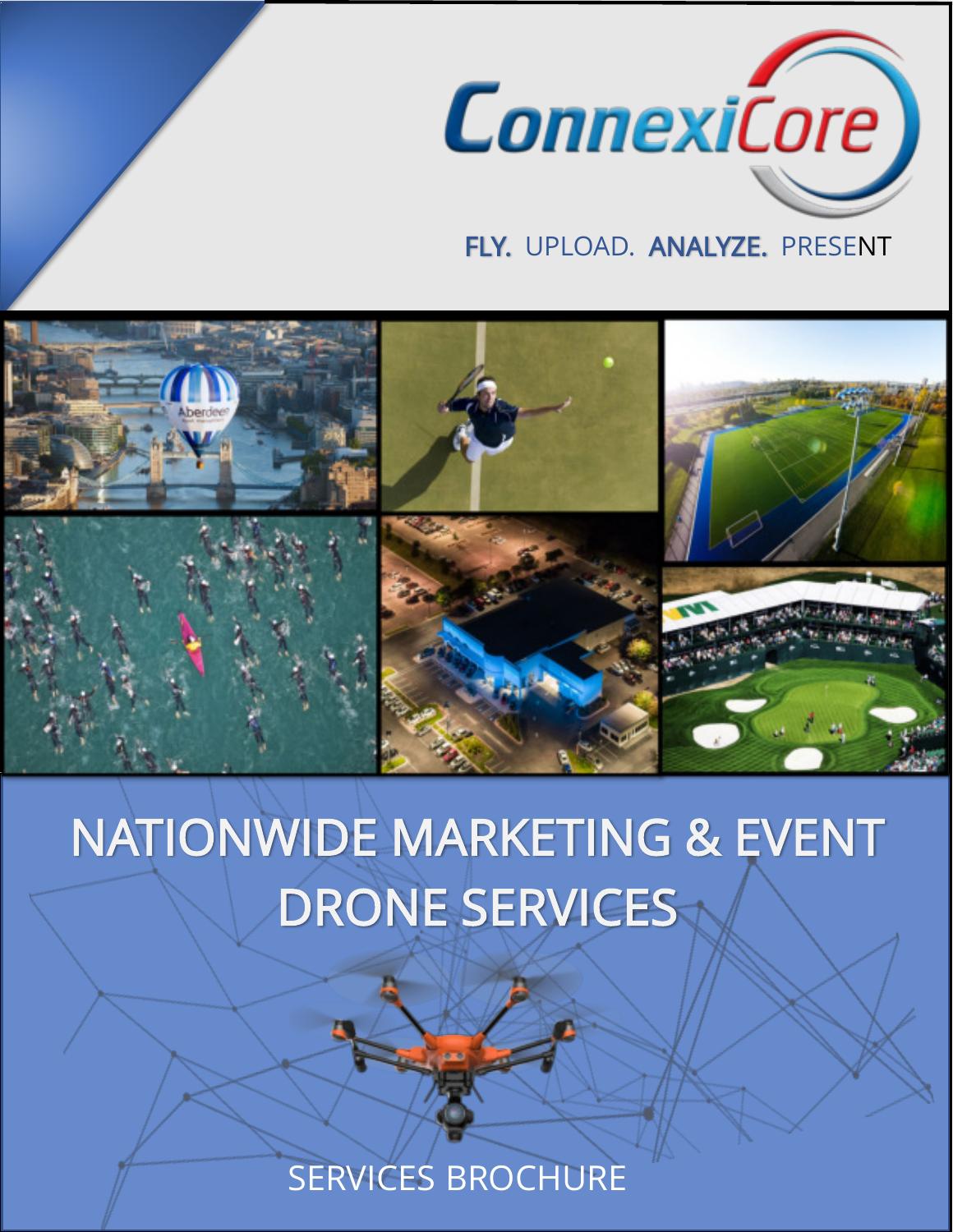### AERIAL DRONE SERVICES FOR PROMOTIONAL MARKETING

Marketing is one of the crucial sectors in an organization, but in the modern business environment, there is mounting pressure from the competition to keep pushing the envelope. Currently, digital marketing has made it easier for upcoming marketers to get a share of the pie. You will only need to know about SEO, SEM, among other rules of digital marketing.

However, there is a flaw to this way of marketing; it is expensive to get the right number of people to buy your products or services and so there must be a better way to go about marketing that will get more people to view and incentivize them to make a purchase.

The use of drones is one of the ways marketers could disrupt the industry, but many have not lurched on to this fact yet. The underlying factor leading to the slow adoption is because amateurs use more than half of the commercial drones and they do not think of it as a professional way of marketing. Commercial drones have been around for a while now, and while they started off as toys, new drones are now tools that could take your marketing campaigns to new heights.

#### Ushering A New Era in Marketing

Drones are revolutionizing audiovisual marketing by adding value to products and telling stories in new ways that were not possible before. The most significant contribution drones could have in the marketing profession is by creating high-quality visual content. Some of the top drones come standard with 4K cameras, with stabilizing precision gimbals. These cameras on flying robots can capture a new perspective and marketers could use them to show how their products could change the lives of their customers.

The potential of drones is unlimited, and with advancing technology, there are more features to come that will enhance your ability to tell stories. Drones have been pitched as a perfect marketing tool and have been in existence for several years now. Here are what marketers have been able to do with drones

#### Reduce the cost of aerial photography and videos

Some marketers have hit the home run with the angle and perspective they give the audience. Unknown to many people, it takes expensive equipment such as cranes, helicopters, and zip lines to get the shot. However, since the emergence of powerful drones and cameras, marketers have been able to reduce their overhead and they can get the proper footage at a fraction of the cost.

The possibilities that drones have for marketers are endless, and it requires that you have a knack for thinking outside the box. Drone technology is still very young, and there is no telling what will come. Brace yourself for drone technology and align your marketing operations accordingly.